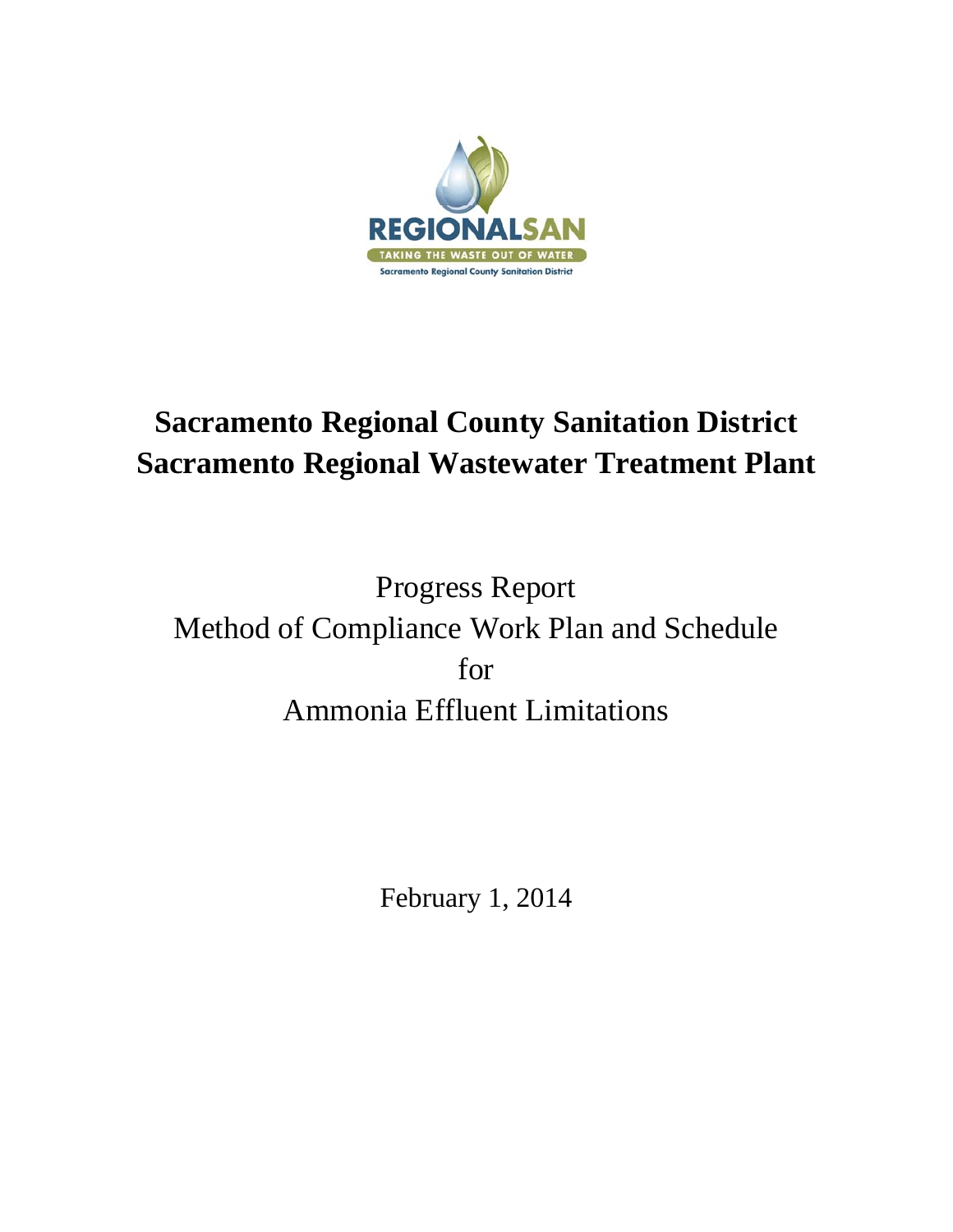## **Contents**

## Tables

## Appendices

Appendix A. Status of Ammonia Reduction Projects Appendix B. Workplan Schedule for Ammonia Reduction Compliance

## **Sacramento Regional County Sanitation District Contact Information**

*For additional information on this work plan, please contact:* 

Vick A. Kyotani, Deputy Director of SRCSD Operations Sacramento Regional County Sanitation District Email: kyotaniv@sacsewer.com Phone: 916.875.9001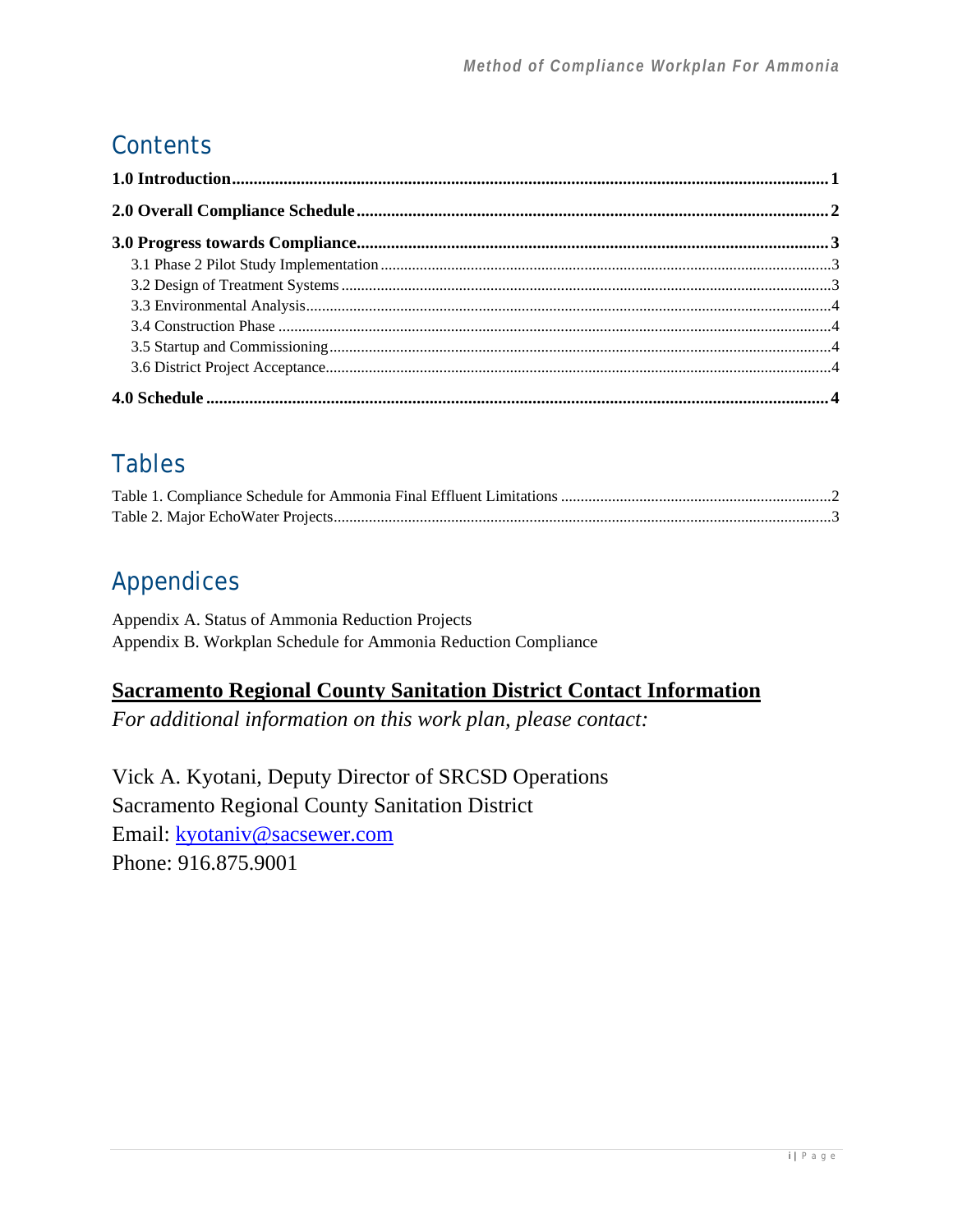### 1.0 Introduction

l

On June 9, 2011, the Sacramento Regional County Sanitation District (SRCSD) submitted a Method of Compliance Work Plan and Schedule for Ammonia Effluent Limitations and Title 22 or Equivalent Treatment Requirements (Work Plan). This submittal was required by the compliance schedule contained in the waste discharge requirements Order No. R5-2010- 0114 (NPDES Permit) adopted by the Central Valley Regional Water Quality Control Board (Regional Board) on December 9, 2010, which imposed new final effluent limitations for ammonia discharged by the Sacramento Regional Wastewater Treatment Plant (SRWTP). The NPDES Permit allowed for a period of up to 10 years to achieve compliance and further required the submittal of annual progress reports by February 1 of each year following approval of the Work Plan. The Regional Board approved the Work Plan on July 8, 2011.

On December 4, 2012, the State Water Resources Control Board adopted an order based on its review of Order R5-2010-0114. As relevant here, the State Water Board prescribed some changes in the final ammonia effluent limitations specified in the Regional Board's Order R5- 2010-0114. The Regional Board incorporated the revised modified final effluent limitations for ammonia into the NPDES permit through Order No. R5-2013-0124, adopted on October 4, 2013, and those are the applicable final limitations.<sup>1</sup> In addition, the NPDES Permit contained new effluent limitations for nitrate. The SRWTP currently complies with the nitrate limitations, and the compliance activities below assume the need to comply with both the applicable ammonia and nitrate limitations.

Since approval of the Work Plan, steps toward compliance have been made. Also, the Sacramento Superior Court has entered orders having the effect of shifting the "due date" for ultimate compliance and various steps toward compliance. The controlling order was issued by the Superior Court on May 6, 2013. The updated deadlines with respect to compliance with Ammonia effluent limitations resulting from the Court's order were incorporated into the NPDES permit in Order R5-2013-0124, and are noted in Table 1 below. The annual progress report required by Provision VI.C.7.b and Reporting Requirement X.D.1 of the NPDES Permit (i.e., Compliance Schedule for Final Effluent Limitations for Ammonia), which was due by February 1 of each year, is now due by July 13 of each year. Also in a Partial Settlement Agreement, SRCSD stated that it will post on the SRCSD's website a second progress report on or before February 1 of each year until completion of the nutrient reduction facilities has occurred. This progress report is the report described in the Partial Settlement Agreement that is not required by the NPDES permit.

On February 27, 2013, the SRCSD Board approved a project name for the Advanced Wastewater Treatment Plant (AWTP) to be used in external communications. The SRCSD Board selected the name "*EchoWater Project.*" The SRCSD is transitioning to use this project name in communications and correspondence regarding the AWTP project.

<sup>&</sup>lt;sup>1</sup> The Regional Board also amended Order R5-2010-0114 in 2011, by Order R5-2011-0083. None of those amendments in that order related to ammonia or nitrate effluent limitations or compliance schedules.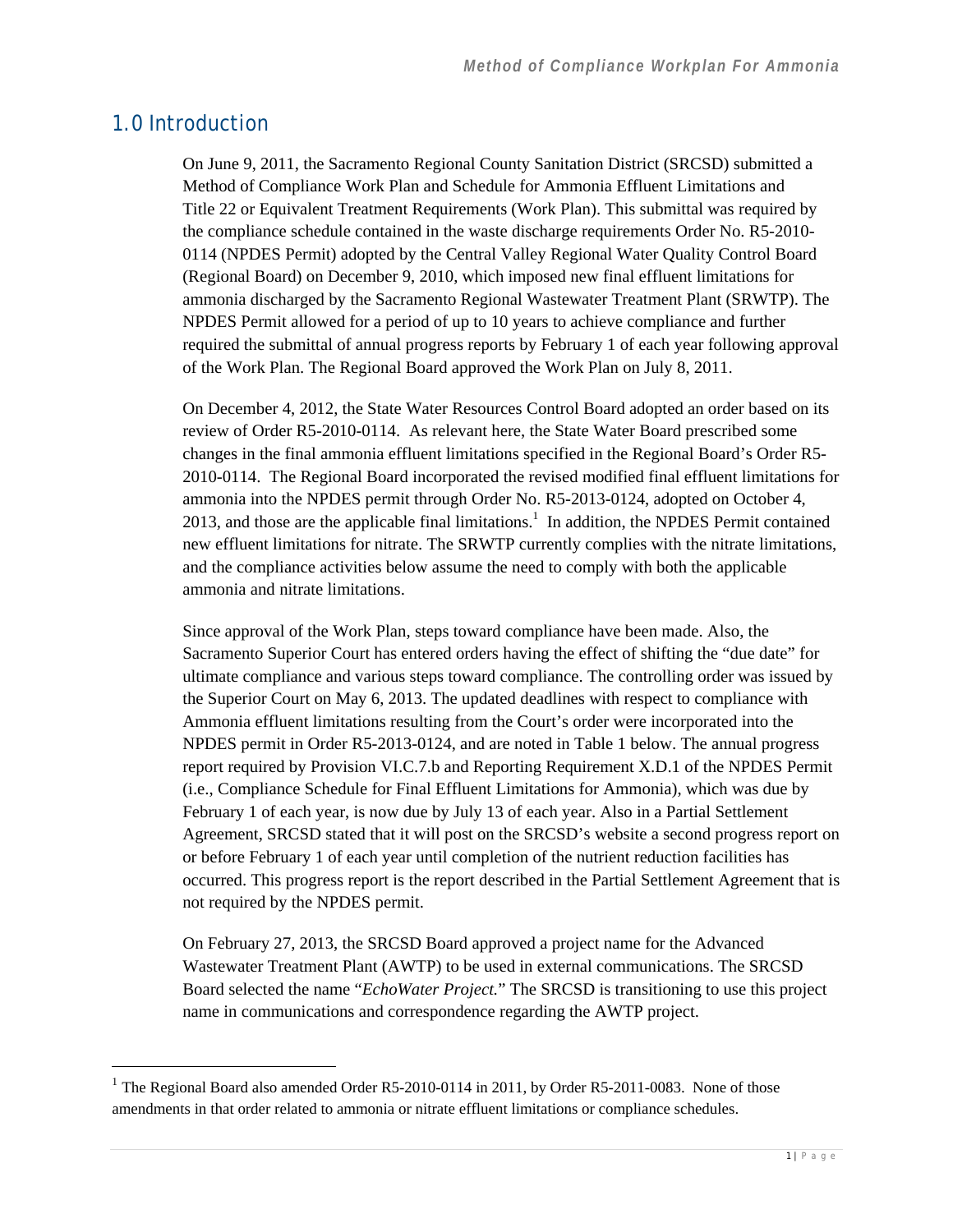Additionally, as of December 2013, SRCSD is transitioning use of the name *"Regional San"* in communications and correspondence.

## 2.0 Overall Compliance Schedule

The following compliance schedule for Ammonia Effluent Limitations is listed in Table 1 below:

| Task                                             | <b>Relevant Dates</b>                                                 |  |  |  |  |
|--------------------------------------------------|-----------------------------------------------------------------------|--|--|--|--|
| i. Submit Method of Compliance Workplan/Schedule | Due Date: 9 June 2011                                                 |  |  |  |  |
|                                                  | Date Submitted: 9 June 2011                                           |  |  |  |  |
|                                                  | Date Approved: 8 July 2011                                            |  |  |  |  |
| iii. Progress Reports                            | Progress report required by permit due 13 July, annually <sup>1</sup> |  |  |  |  |
| iv. Begin CEOA process for Compliance Project    | Due Date: 19 May, 2015                                                |  |  |  |  |
|                                                  | Process Initiated: 22 August 2012                                     |  |  |  |  |
| v. Begin Construction of Compliance Project      | Due Date: 19 May 2018                                                 |  |  |  |  |
| vi. Full Compliance                              | Due Date: 11 May 2021                                                 |  |  |  |  |

**Table 1. Compliance Schedule for Ammonia Final Effluent Limitations** 

<sup>1</sup>Regional San will prepare an additional report annually, to be posted on the Regional San's website on or before February 1 of each year, beginning in 2014. This additional report is not required by the NPDES Permit, but is a report the Partial Settlement Agreement states that Regional San will prepare. Both reports will be posted on Regional San's website but only the report required by July 13 will be transmitted directly to the Regional Board.

Installation of advanced treatment technologies is needed to meet the Ammonia Effluent Limitations. To construct advanced treatment technologies, Regional San identified other major activities needed to achieve compliance with the NPDES Permit requirements including:

- Treatment Technology Identification Completed
- Pilot Study Implementation
	- Phase 1 Treatment Technology Selection Completed
	- Phase 2 Design Criteria Optimization In progress
	- $\bullet$  Phase 3 Process optimization and operator training To follow Phase 2
- Establishment of the Program Management Office (PMO) Completed
- Select treatment technologies for environmental review, design, and implementation Completed
- Design full-scale treatment systems (for nutrient reduction) In progress
- Environmental analysis In progress
- Construction Phase In planning
- Startup and Commissioning In planning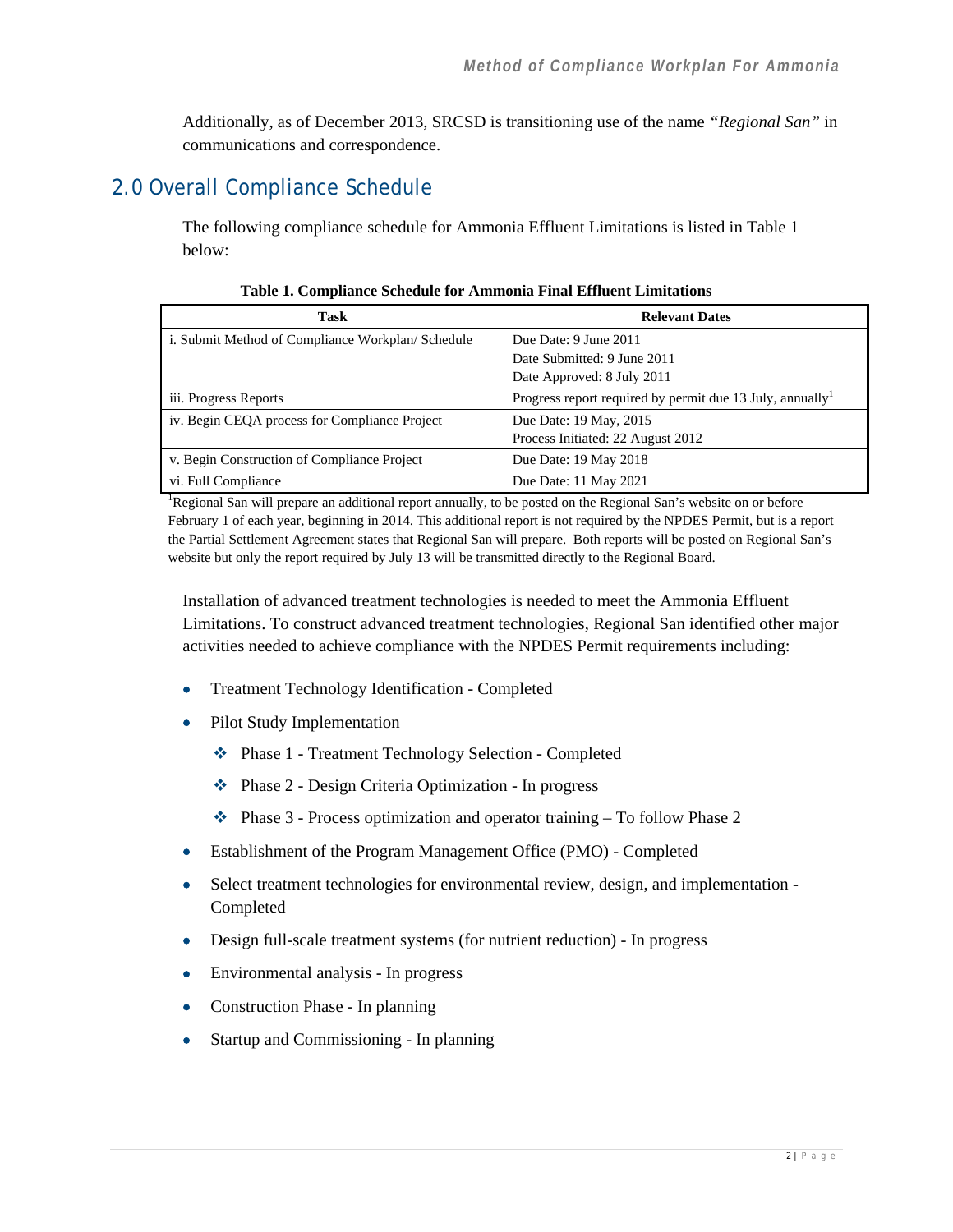### 3.0 Progress towards Compliance

The following is a summary of the various activities associated with complying with the Ammonia Effluent Limitations. The summary herein is the information Regional San stated that it would provide on a semi-annual basis, as part of the Partial Settlement Agreement.

#### **3.1 Phase 2 Pilot Study Implementation**

The goal of Phase 1 of the Pilot Study was to select treatment process technologies and to validate the identified technologies' ability to reliably meet the new permit requirements.

As of submission of this progress report, Phase 1 of the Pilot Study has been completed and a report has been prepared recommending the treatment technologies that can be carried forward for full-scale design.

Based on evaluations of the Phase 1 Pilot Study results, the preferred treatment train selected for design includes biological nutrient removal via an air activated sludge process (BNR), granular media filtration, and liquid chlorine for disinfection. Accordingly, the BNR process is being carried forward for full scale design in advance of CEQA approval to meet the permit schedule requirements. Implementation (i.e., construction of the BNR process) would occur upon completion of design, assuming that compliance with CEQA and acquisition of required permits has been achieved.

Phase 2 of the Pilot Study is underway. Modifications to the pilot system have been designed, constructed and the process commissioned. The goal of the Phase 2 Pilot Study is to further refine the design criteria for the BNR, filtration, and disinfection processes to optimize full scale facilities. The Phase 2 pilot system will be operated over 10 to 12 months and is scheduled to be completed in December 2014.

#### **3.2 Design of Treatment Systems**

Design consultants have been procured to provide pre-design and full-scale designs of various individual treatment systems and project features. Table 2 lists the major projects required to meet nutrient related (i.e., final ammonia and nitrate) limitations. Major design projects, as defined in the Partial Settlement Agreement, are those with a design contract in excess of \$1 million. Dates in bold are actual dates of accomplishment. Other dates are planned dates. Construction completion includes commissioning. Additional project information is included in Appendix A.

| <b>Major Project</b>               | <b>Design Contract</b><br>Award | <b>Construction</b><br><b>Contract Award</b> | <b>Construction</b><br>Completion |
|------------------------------------|---------------------------------|----------------------------------------------|-----------------------------------|
| <b>Biological Nutrient Removal</b> | 22 Feb 2013                     | 23 Feb 2016                                  | 26 Oct 2020                       |
| Flow Equalization                  | 28 Aug 2013                     | 25 Feb 2015                                  | 13 Jan 2017                       |
| Primary Effluent Pumping Station   | 23 Oct 2013                     | 23 Feb 2016                                  | 03 Feb 2020                       |
| <b>RAS Pumping System</b>          | 13 Nov 2013                     | 26 Jul 2016                                  | 17 Jan 2020                       |
| <b>Building Relocations</b>        | 25 Sep 2013                     | 02 Sep 2014                                  | 25 May 2015                       |
| Site Preparation                   | 11 Dec 2013                     | 19 Feb 2015                                  | 26 Sep 2016                       |
| Disinfection Chemical Storage      | 11 Dec 2013                     | 16 Jun 2015                                  | 16 Sep 2016                       |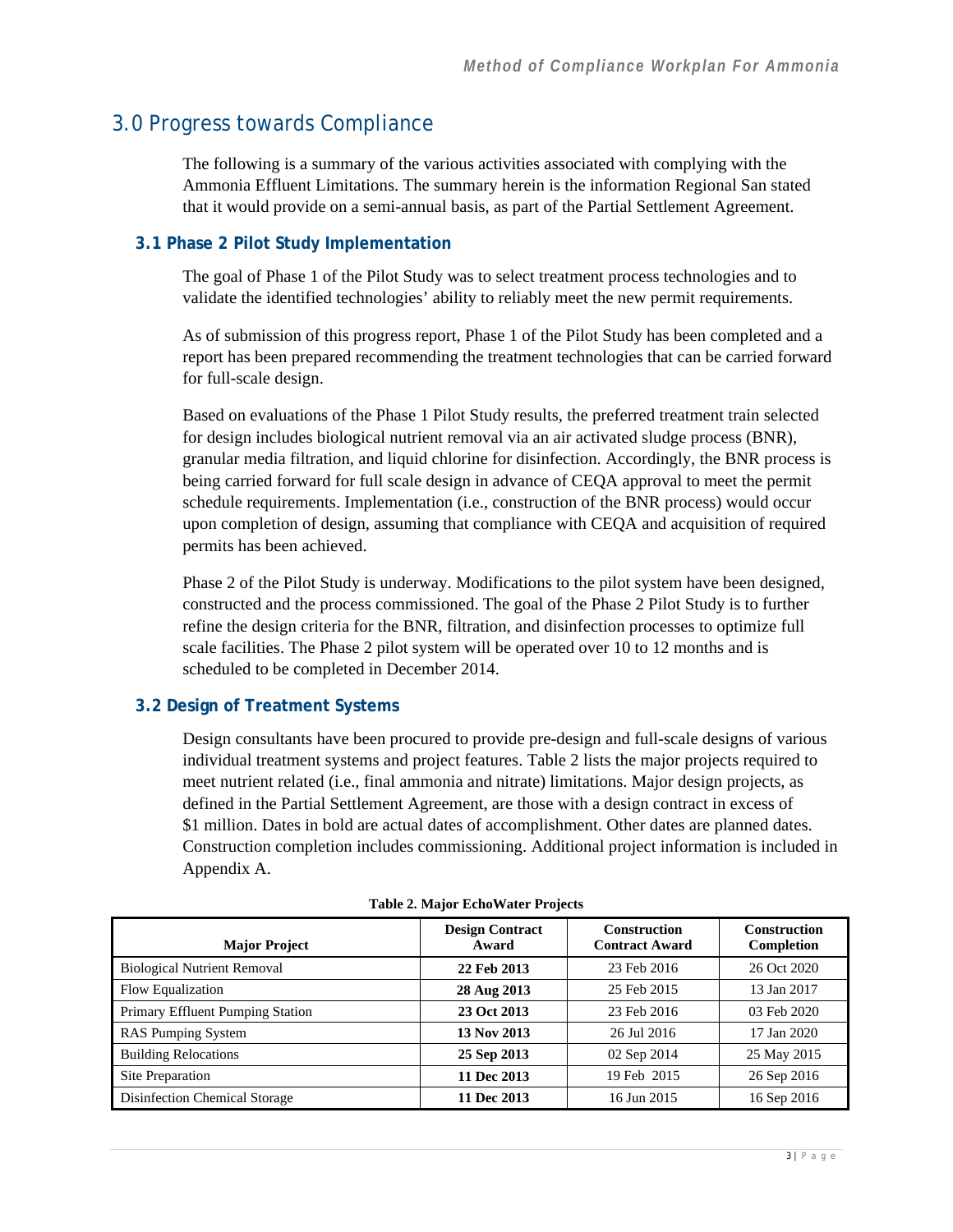#### **3.3 Environmental Analysis**

The CEQA process was initiated on August 22, 2012 and is expected to be completed (including required permits) by January 2015. The Draft EIR is expected to be issued for public review in February 2014. The Final EIR is scheduled to be certified in August 2014.

#### **3.4 Construction Phase**

Construction of treatment facilities is expected to begin by the first quarter of 2015 and continue through October 2020 (which includes project startup and commissioning) for the ammonia and nitrate treatment facilities.

#### **3.5 Startup and Commissioning**

Startup and commissioning for each project will occur as major treatment processes are completed and existing processes are cut over as required. Additional time is required to start up and commission the new facilities to ensure stable process operation. Additionally, an overall commissioning period is required to operate the individual projects together as a system. The District is defining full compliance as completion of this phase of the project. This phase is identified on the schedule in Appendix B as Systemwide Commissioning and is anticipated to be completed by December 31, 2020.

#### **3.6 District Project Acceptance**

This milestone of the project is a contractual step to formally close out the construction project and is subject to an SRCSD Board action. Treatment facilities will have already been commissioned and will be fully operational. This date is subject to the nearest Board meeting after all contractual issues have been resolved and is not the measure of full compliance.

## 4.0 Schedule

Regional San staff has identified and implemented several efforts to meet the formerly applicable December 2020 compliance date and advance the work to the extent practicable. The CEQA process was initiated well before NPDES permit schedule requirements and the Draft EIR is scheduled to be issued for public review in February 2014. In addition, several design consultant contracts are in place and are proceeding in parallel to the CEQA process. The current schedule indicates that full system commissioning is on schedule to be accomplished in December 2020; however, it is very early in the Program and the start of construction is dependent on the ability to certify the EIR and approve the project, acquire all of the necessary permits needed to start construction, and enter into construction contracts in time to meet the scheduled start dates. Regional San staff will continue to identify and evaluate means by which compliance could be accelerated weighing the cost and risk to the project.

A planning level schedule is included in Appendix B showing major projects required to comply with the final effluent limitations for ammonia as well as the nitrate limitations. The schedule developed at this planning stage of the EchoWater Project shows completion of startup and commissioning of the BNR project by December 31, 2020.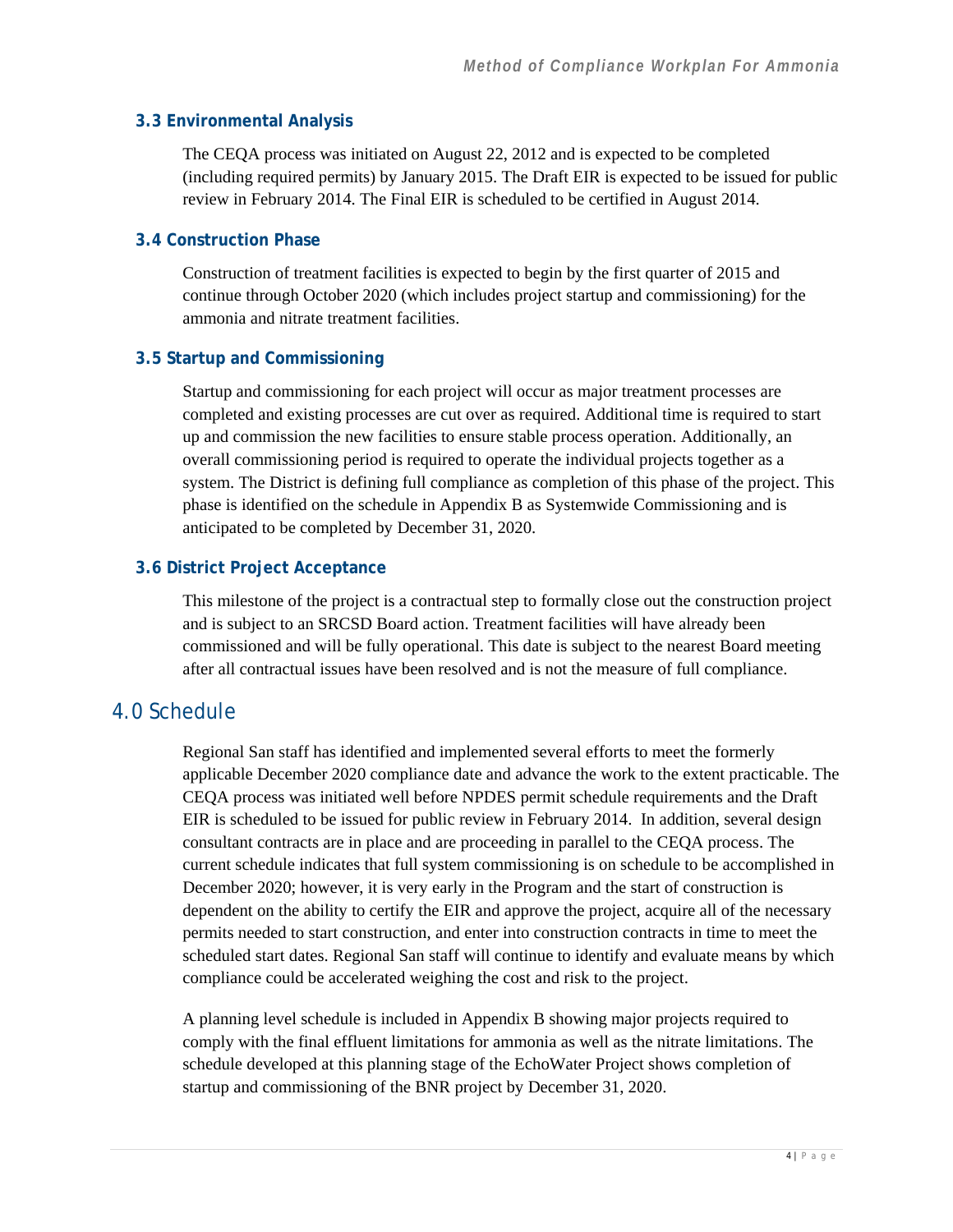Appendix A

Status of Ammonia Reduction Projects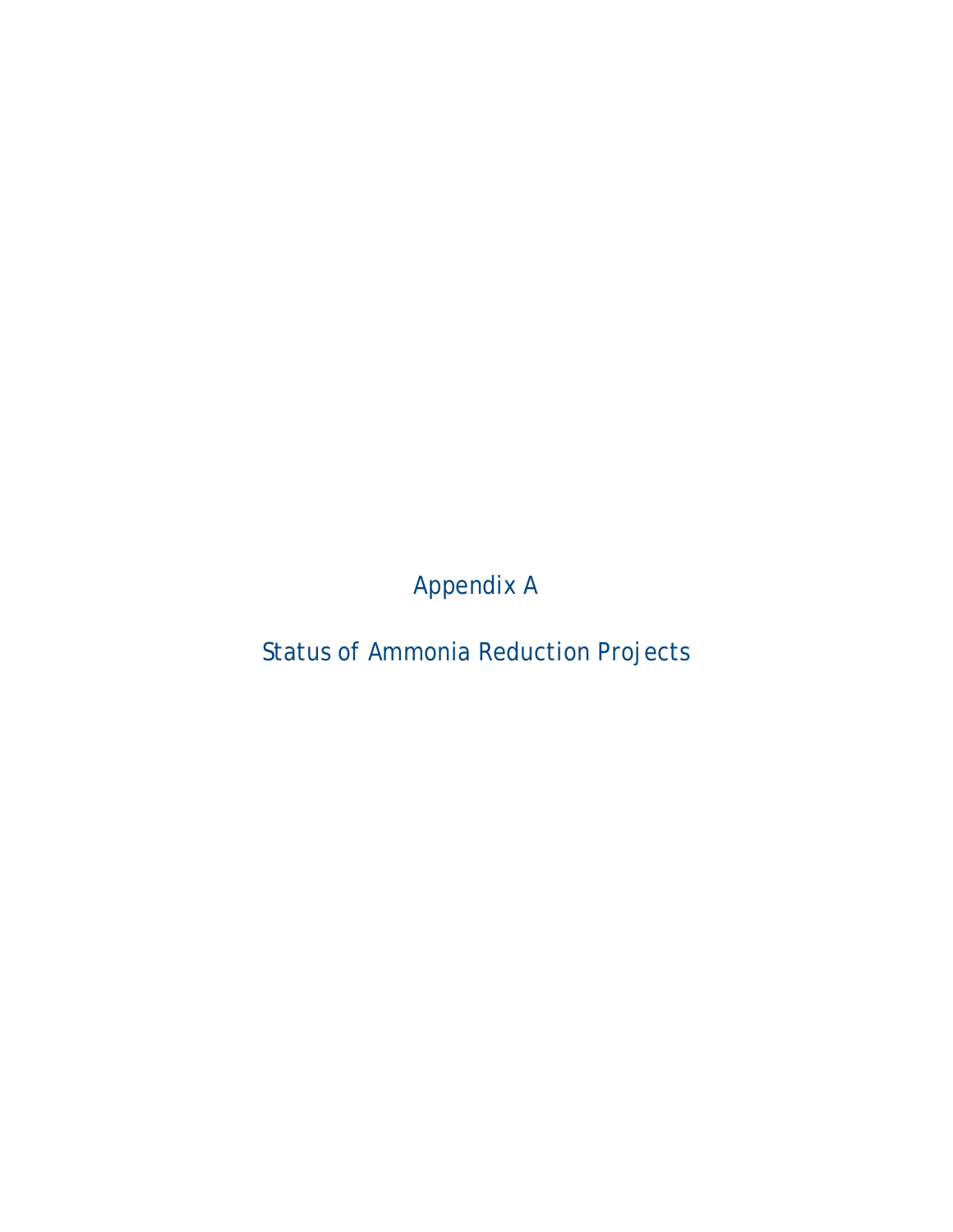## **Appendix A**

### **Status of Ammonia Reduction Projects**

#### Biological Nutrient Removal (BNR)

The design consultant was given notice to proceed (NTP) on February 22, 2013 and work has been in progress to deliver a preliminary design report by March 2014.The project is on schedule to meet this milestone.

#### Flow Equalization

A contract for design services was awarded on August 28, 2013. Design work is in progress and a preliminary design report is scheduled to be completed by February 14, 2014. The project is on schedule to meet this milestone.

#### Primary Effluent Pumping Station

A contract for design services was awarded on October 23, 2013. Design work is in progress and a preliminary design report is scheduled to be completed by April 2014. The project is on schedule to meet this milestone.

#### RAS Pumping System

A contract for design services was awarded on November 13, 2013. Design work is in progress and a preliminary design report is scheduled to be completed by July 2014. The project is on schedule to meet this milestone.

#### Building Relocations

A contract for design services was awarded on September 25, 2013. Design work is in progress and a preliminary design report is scheduled to be completed in February 2014. The project is on schedule to meet this milestone.

#### Site Preparation

A contract for design services was awarded on December 11, 2013. Design work is in progress and basis of design validation is in progress. The project is on schedule to meet established milestones.

#### Disinfection Chemical Storage

A design contract was awarded on December 11, 2013. A project kickoff meeting was conducted on January 14, 2014. The project is on schedule to meet established milestones.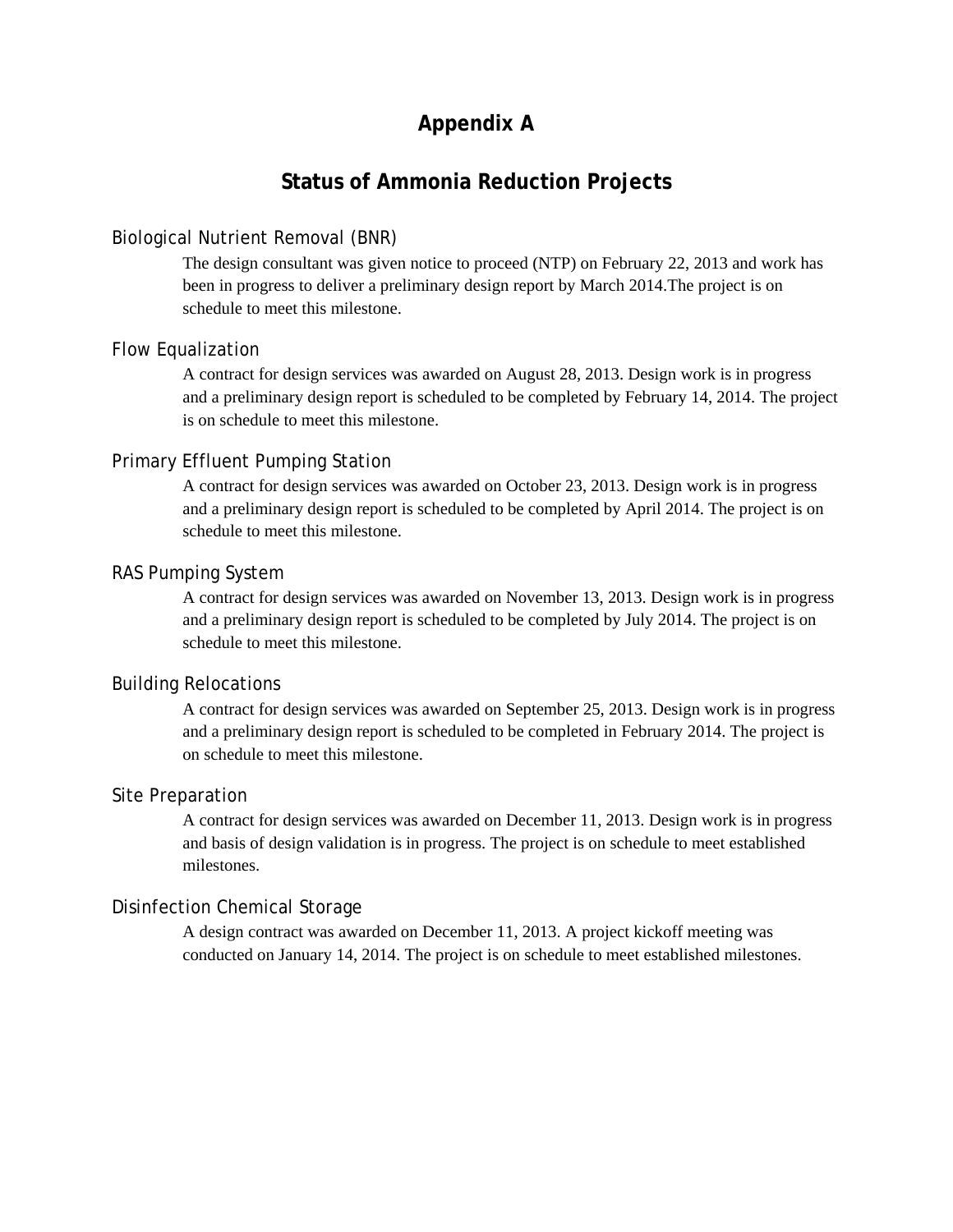Appendix B

Workplan Schedule for Ammonia Reduction Compliance